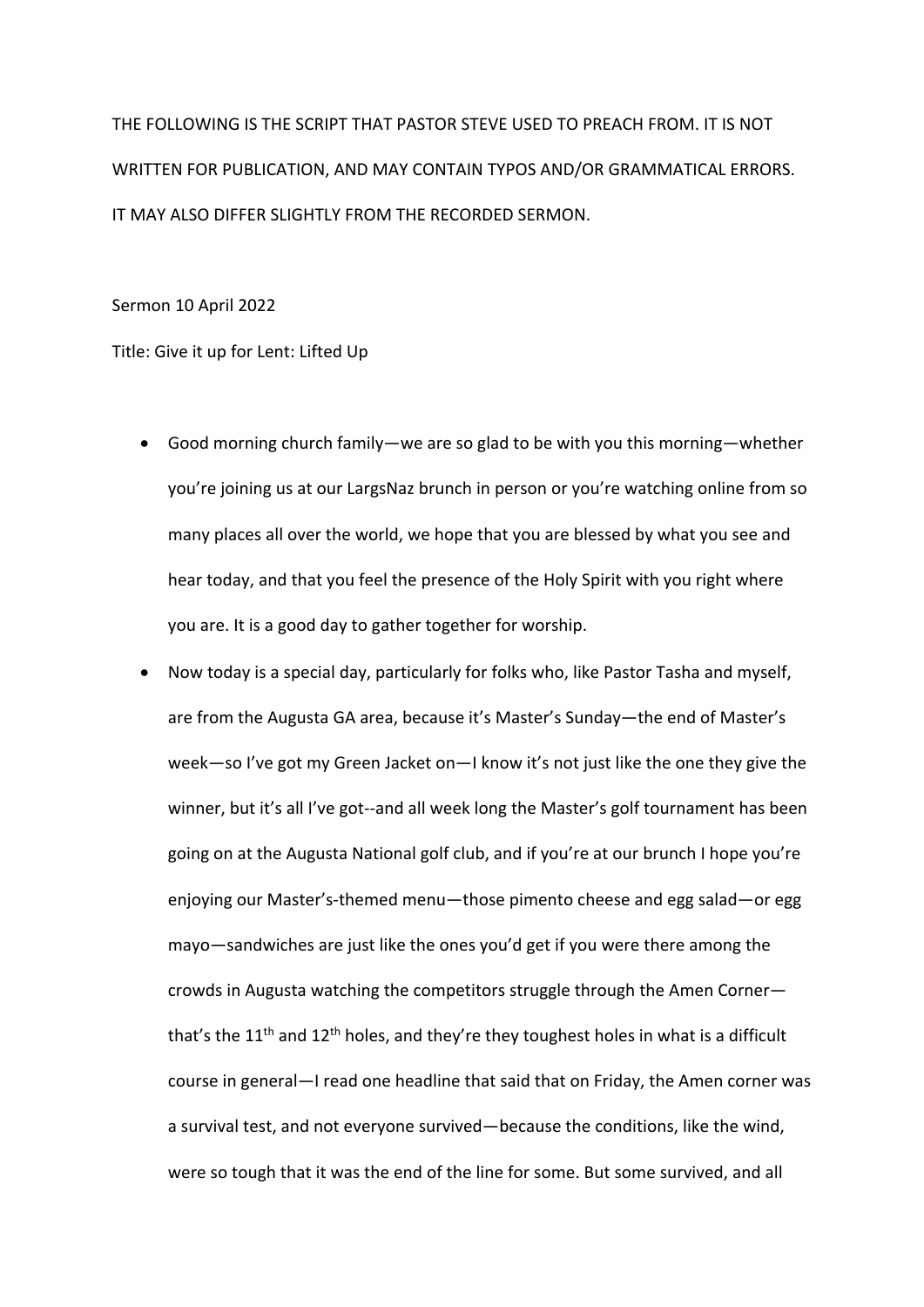eyes will be on them at the end of the day today, Master's Sunday--to see who will rise from the ranks to be crowned champion—might it be Tiger Woods, who surprised everybody by simply showing up after what they're calling a career-ending car crash last February—might he somehow miraculously resurrect his past glory—or will last year's champion remain—or might they be elevating some relative unknown to the upper echelon of the greats of the game. I have to confess that I had never heard of Scottie Scheffler until this week, and I imagine some of you have never heard of him either. But we will have to wait and see.

- But of course I am aware, and I am sure that you are too, that today is not only Master's Sunday, but today is also Palm Sunday
- ---that's the day when we celebrate the triumphal entry of Jesus into Jerusalem, when he was greeted by adoring crowds who lifted up palm branches and waved them, who laid down their cloaks like a red carpet and shouted "Hosanna"—"Save us! Blessed is the name of the one who comes in the name of the Lord—the King of Israel."
- Today also marks the beginning of Holy Week-- the week when we remember the days leading up to the crucifixion and burial of Jesus on Friday, we call to mind the dark day of waiting on Holy Saturday, the anxiety and the confusion that Jesus' followers felt—the grief and the sorrow and the disappointment—but the story doesn't end there—next Sunday we celebrate the glorious surprise that the disciples found on Easter morning when they discovered that the tomb was empty—Jesus was not there—he had risen—he had risen indeed!
- But we are not there yet. For these past several Sundays in Lent we have been walking through a sermon series called "Give it up for Lent" and on the first Sunday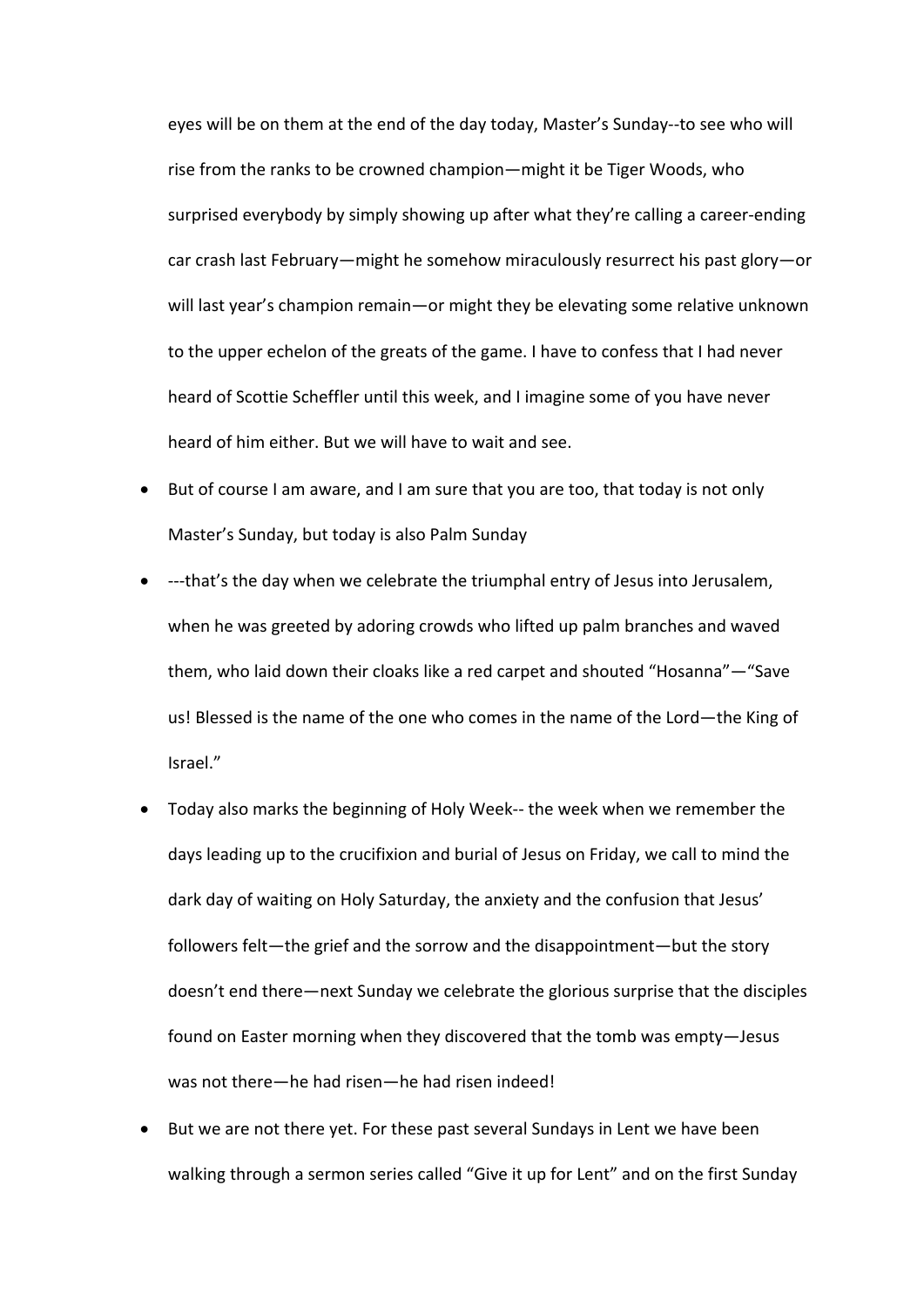we took a look at Lent in general, and the way that folks often "give something up" as a way of exercising spiritual discipline—and we suggested that it might be a useful thing to appreciate the Lenten season—to "give it up" for Lent and to allow this time to be a time of deepening our faith and strengthening our walk with God.

- Then we looked at Luke 4, Jesus' 40 days of temptation in the wilderness in a sermon called "time's up"—and we saw how Satan makes use of opportune times of testing and temptation—but we also were reminded of the way that just as the 40 days in the wilderness came to an end, and Lent will come to an end, so also for each one of us, one day our time's gonna be up as well.
- Pastor Tasha brought a message called "get up" in which she told us about the way that Jesus was interrupted on the way to the house of a religious leader whose daughter was near death—and we learned about three extraordinary individuals— Legion, and Jairus and Veronica, who had radically life-changing encounters with Jesus
- The next week we heard about how Jesus was travelling toward Jerusalem and was warned to stay away, but responds by telling the Pharisees that there was a fox in their henhouse—that sermon was called "gathered up" because we learned about the way that Jesus said he wanted to gather up his children in Jerusalem like a mother hen gathers her chicks but they were unwilling—but we also learned about the way that God's children were gathered up—in Jerusalem—on the Day of Pentecost
- and then finally last week we looked at the  $12<sup>th</sup>$  chapter of John's gospel and saw how Lazarus, Martha and Mary lived-out their faith—by sitting at the table, by serving and by sacrificing—but we also saw that Judas criticised what he saw, and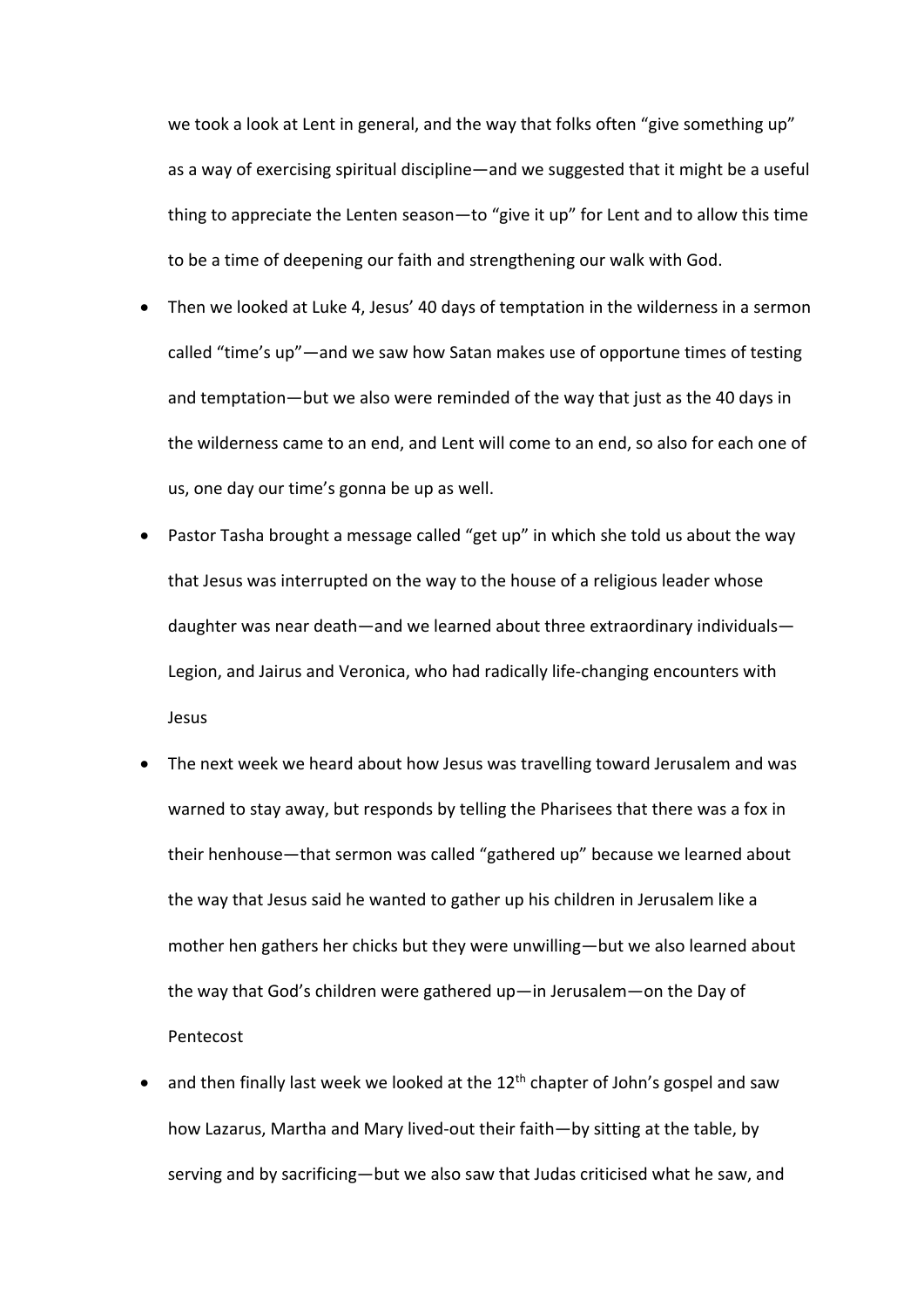failed to understand the transformative power of God to renew and refresh and revive that which is emptied out, poured out—and so that sermon was called "used up."

- And today our scripture also comes from the  $12<sup>th</sup>$  chapter of John's gospel, just a little further down, starting with verse 12—now in between last week's scripture and this week's scripture John has told us in verses 9-11 that a great crowd learned that Jesus was at Lazarus' house and came out, not only because of Jesus but to see Lazarus—someone who had been dead but now lived—and John tells us that because a lot of Jews are deserting them and believing in Jesus, the chief priests planned to put Lazarus to death too, because he was the reason people believed
- And after that little aside, John tells us that that same great crowd heard that Jesus was coming to Jerusalem, and they went out to meet him.
- And when they do, they lift up palm branches and lay down their cloaks and lift up their voices and lift up the name of Jesus—and that of course, is why today is Palm Sunday.
- But today is not JUST Palm Sunday—today is also Passion Sunday--a day when we recall the suffering and crucifixion of Jesus—when he is lifted up on the cross—the humiliation, the torture of a gruesome public execution by the powers-that-be—a day when we try, as we will for the next 6 days, to understand the depth of what it means that Jesus did not consider equality with God a thing to be grasped, but made himself NOTHING—EVEN to death on a cross.
- And so we refer to this day as Palm/Passion Sunday. And that slash between the two terms is a good reminder that the events of Palm Sunday are best viewed through the lens of the Passion—that the triumphal entry and the shouts of the crowd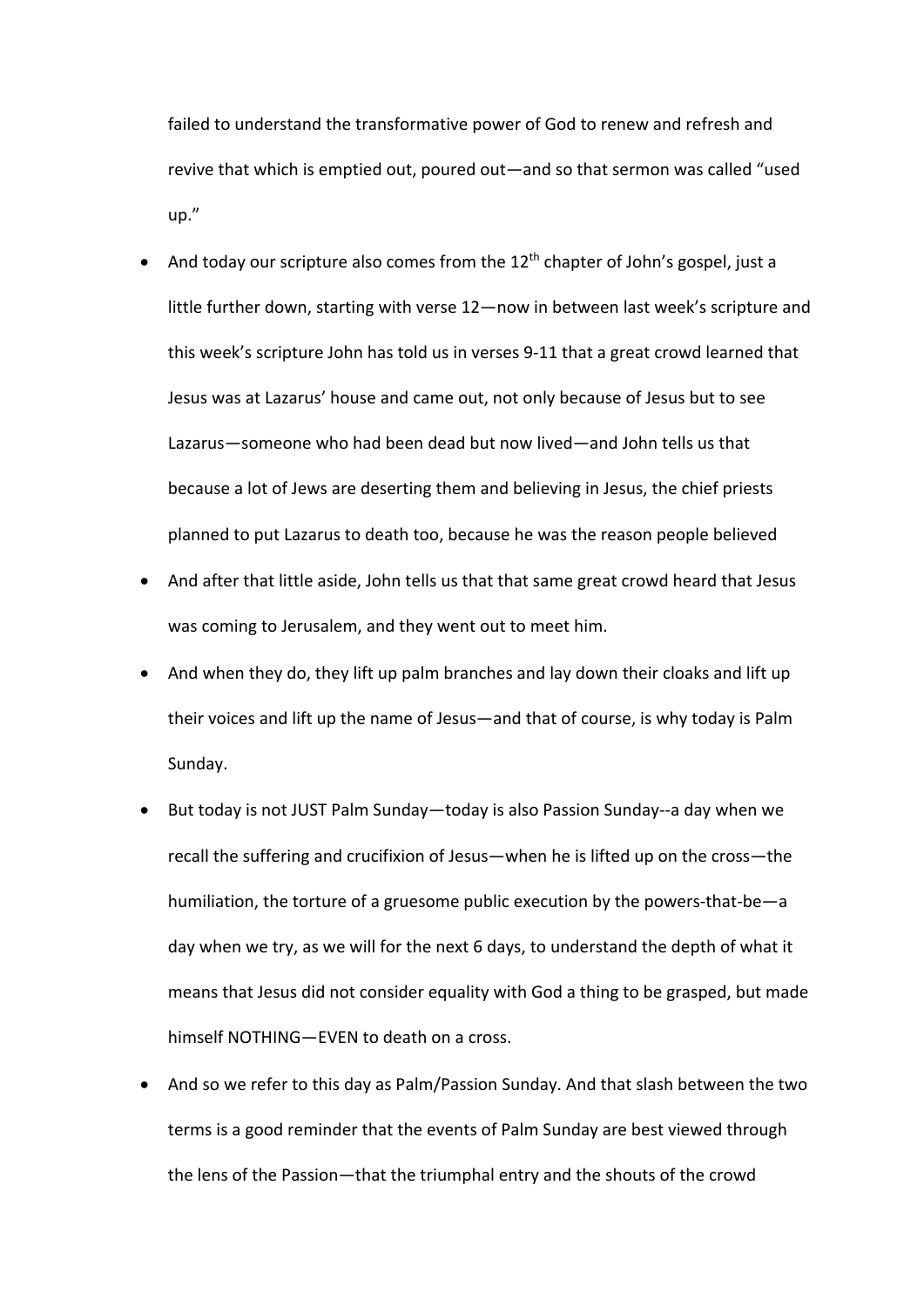cannot be understood fully until after the crucifixion and resurrection. John's gospel tell us that this was the case for Jesus' disciples in Chapter 12 verse 16, where John writes, (Jesus') disciples did not understand these things at first; but when Jesus was glorified, then they remembered that these things had been written of him and had been done to him." That is, Jesus' glorification—now, "glorification" refers to Jesus's being "lifted up" on the cross, and then from the grave and into heaven—and once His disciples had seen how Jesus was glorified, how he was "lifted up"--they "remembered" the events that had happened that first Palm Sunday, but also all of Jesus' life—the things he had done and the things he had said—and then they understood them.

- We, too, have the advantage of looking at the events described in John's gospel, chapter 12 verses 12 through 19, in retrospect—with the benefit of knowing what was yet to come—and, like Jesus' disciples, knowing how Jesus was glorified, we can better understand these verses because we too can "remember" what has been written about Jesus and what has been done to him, too.
- And the way I want us to approach all this is by using the simple phrase that is the title of today's sermon—"lifted up." "Lifted up." And for just a little while we are going to consider how Jesus was and is "lifted up."
- And the first way that Jesus is lifted up has to do with the fact that today is Palm Sunday—and Palm Sunday is the day when we remember the way that Jesus is lifted up by the great crowd in Jerusalem—the way he is honored and welcomed and praised.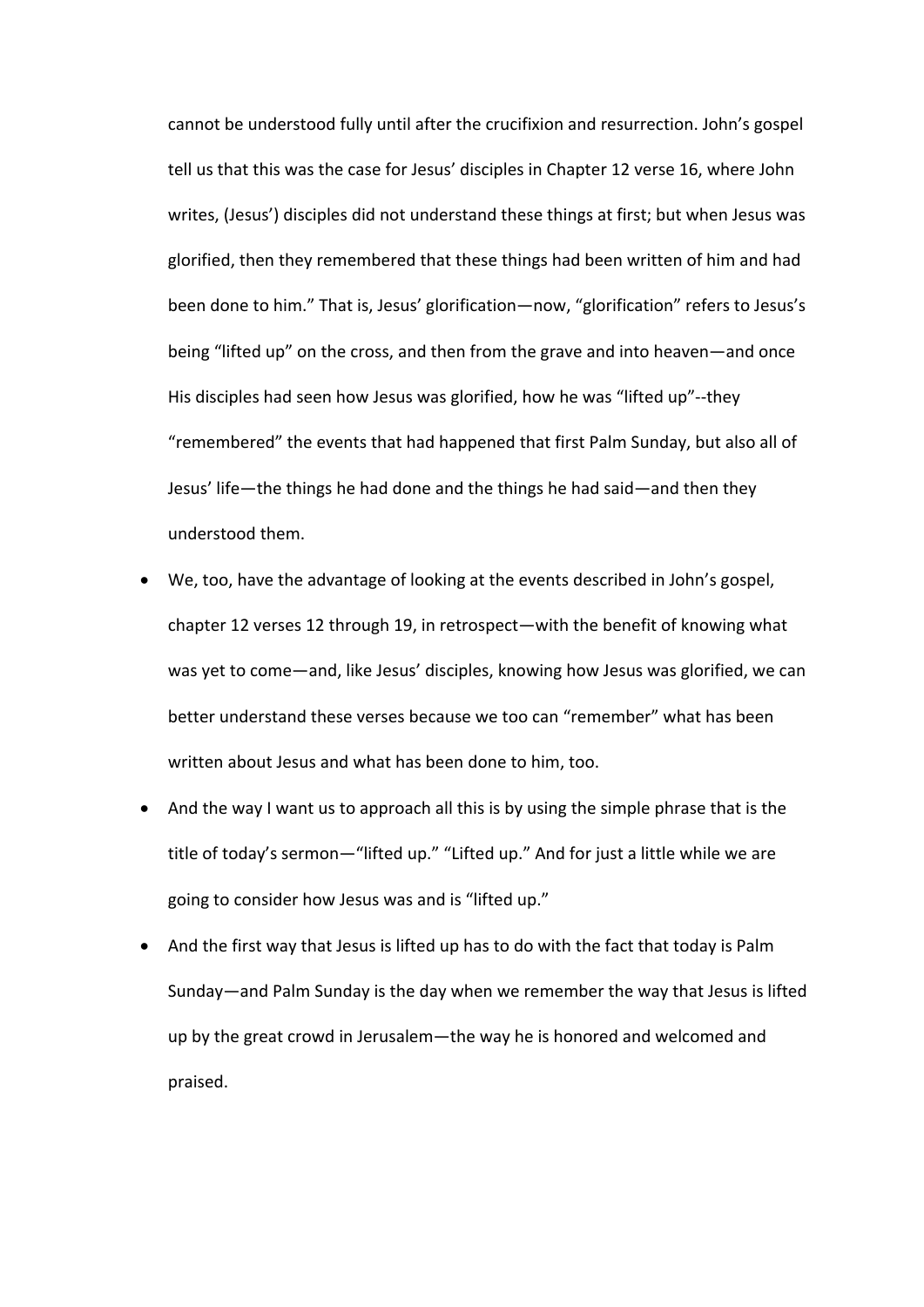- Now we just mentioned that after the resurrection, the disciples remembered what had happened on that first Palm Sunday and it made sense to them—and we have that same perspective—
- But this crowd of people who have come to Jerusalem to celebrate the Passover, who have seen and heard about Jesus raising Lazarus from the dead and all the other miraculous works that Jesus has done—this crowd doesn't know about the Last Supper or the crucifixion and resurrection—but they do know that Jesus has done powerful things, and said powerful things—that he was wanted by the authorities authorities who, when they saw the way the crowd shouted and greeted Jesus, and heard the testimonies of those who had seen Lazarus raised from the dead, said to each other "we can do nothing—the world has gone after Him!"
- And this is the way it might have looked at the moment when those crowds went out to meet Jesus as he entered the city—these people who waved their palm branches and shouted "save us!"—and I want to consider for a little bit just what's going through the minds of the people who are waving those palms and shouting—as they lift Jesus up.
- John gives us a very clear picture of just that in verse 34 of Chapter 12--there the people in the crowd tell Jesus that they have read in the Law that the Messiah, the Christos, the Christ, will remain forever—and they're pretty sure that Jesus is that Messiah—that Christ—after all, who else could do the things he'd done—he can raise the dead, after all--but when he starts talking about being the Son of Man and being "lifted up"—being killed—then things don't make sense. They think "the Messiah can't perish." But let's hold off on that idea for a moment.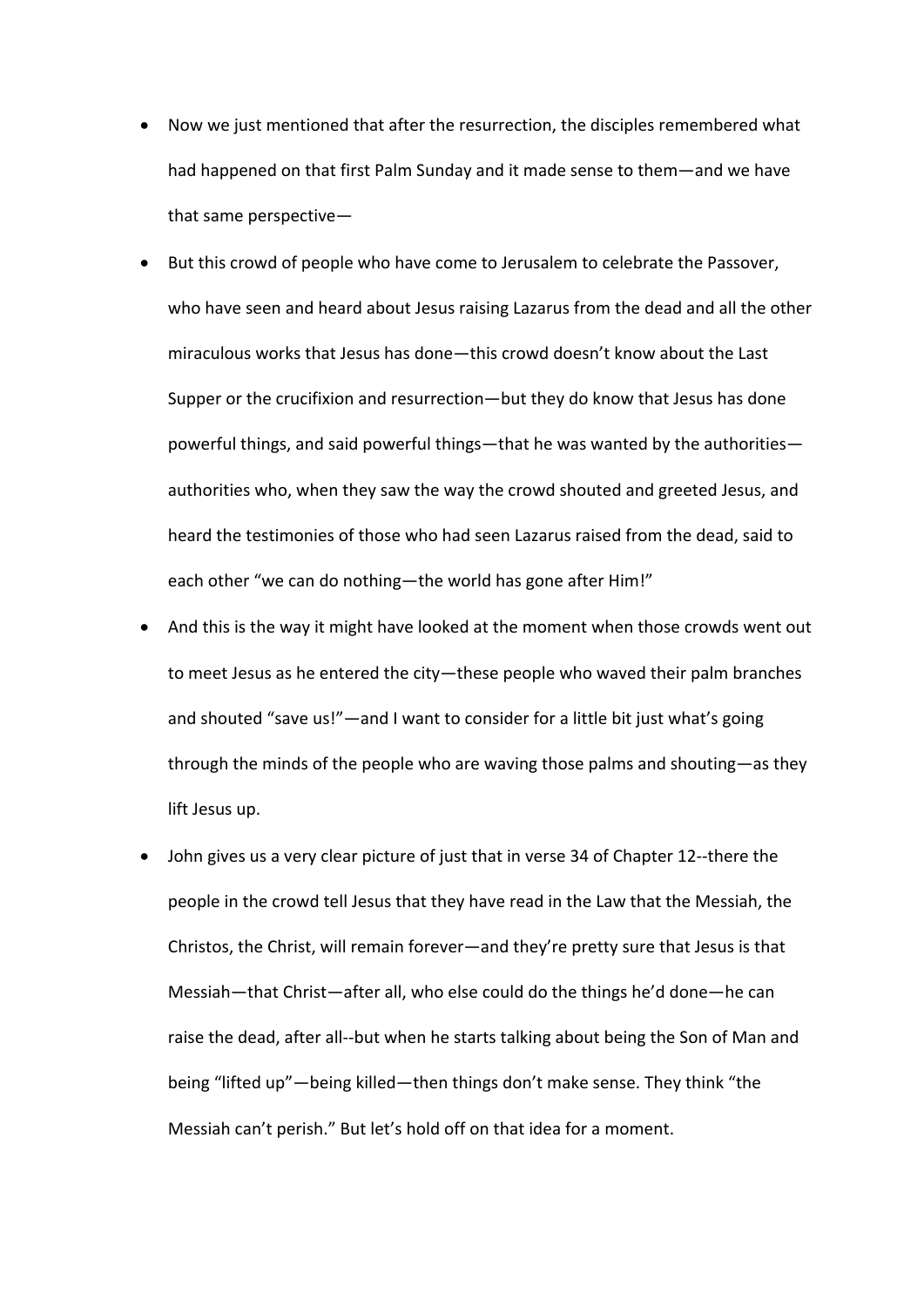- Let's think about what these crowds are thinking when they welcome Jesus to Jerusalem with shouts of "Save us!" and declare him the King of Israel.
- What had been expected of the Messiah was a King who would fulfil the covenant with David in 2 Samuel 7, and also the covenant with the Israelites at Mount Sinai described in Exodus—and while Jesus does both of those things—the way he does them is not the way that has been expected--because
- The people in this crowd are expecting their victorious deliverer, a prophet like Moses or a King like David who will not only from free them from their bondage to the pagan powers of Rome's occupying forces, but also from the oppression of the Scribes and the Pharisees— their religious authorities who are in cahoots with Rome, and who do not help but hinder the people's efforts to live according to the Law and to find relationship with God—but now, at long last, now comes the Liberator who will bring about the defeat of their foes and lead them to their rightful place among the nations of the world—now comes one who would make Israel great again—and so this crowd is "lifting Jesus up"—putting him on a pedestal, honoring and praising him as they waved their palm branches and shouted "Hosanna" "Save us" Blessed is the one who comes in the name of the Lord—the **King** of Israel!"
- But it's in the very next verse that John gives us a hint about what's coming—where he suggests that maybe this crowd isn't going to be entirely satisfied with what Jesus has to offer. Verse 14 reads:
- Jesus found a young donkey and sat on it; as it is written: 15 "Do not be afraid, daughter of Zion. Look, your king is coming, sitting on a donkey's colt!"
- Jesus is not riding a war horse—Jesus's triumphal entry is not a show of power and destructive force that demands obedience and respect at the risk of retribution—no,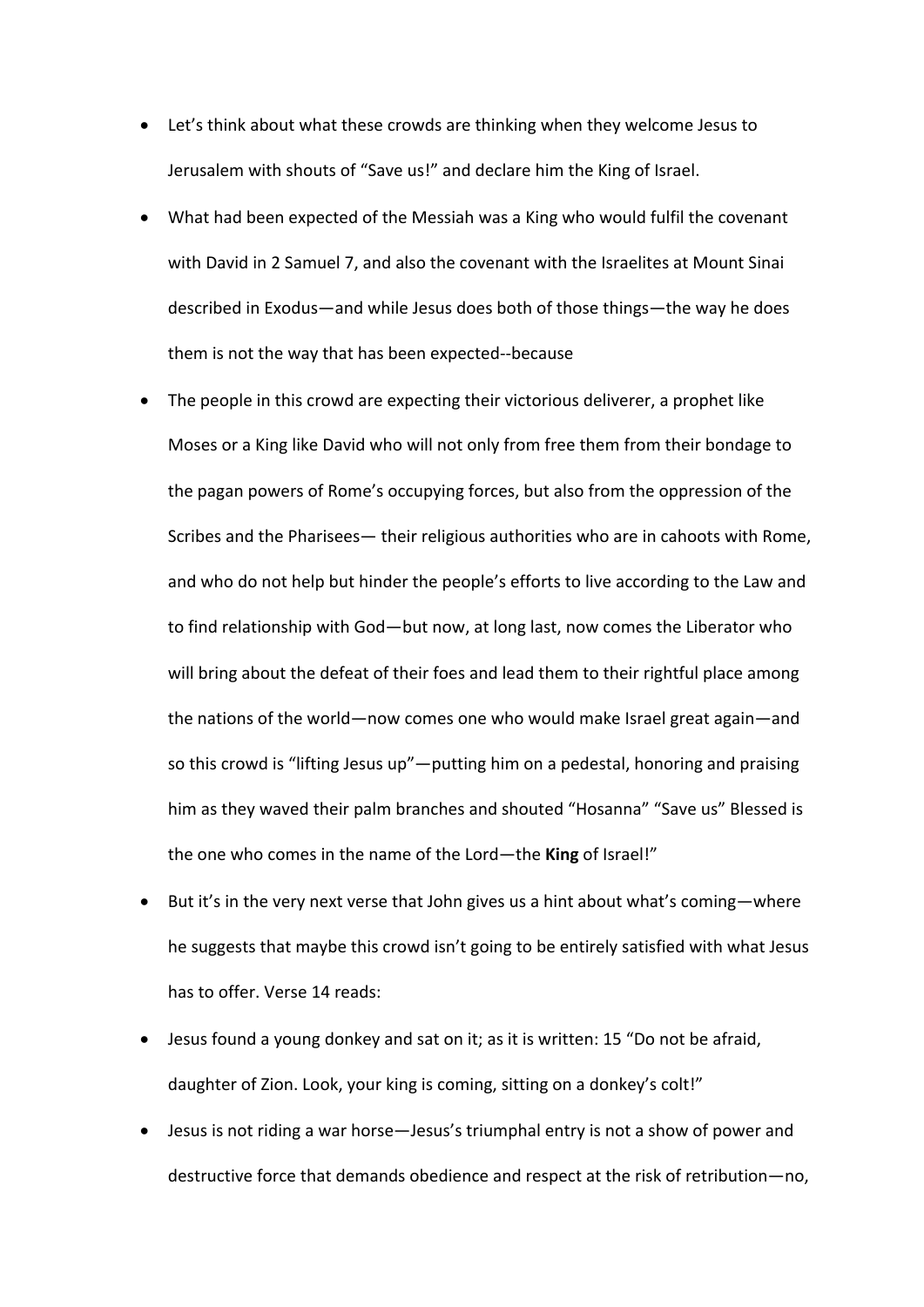Jesus has **chosen** a donkey—the symbol of peace and ceremony, of humility and lowliness—the very animal that would become the basis of pagan derision and ridicule in the years that would follow—remember the way that the pagans would refer to the early Christians as donkey worshippers?

- Here is another thing that John tells us that the disciples didn't understand at the time, but in retrospect—after Jesus was glorified—they made the connection with the prophecy of Zechariah, and in Zechariah 9:9 it is indeed written: Rejoice greatly, O daughter Zion! Shout aloud, O daughter Jerusalem! Lo, your king comes to you; triumphant and victorious is he, humble and riding on a donkey, on a colt, the foal of a donkey.
- After Jesus was glorified, the disciples had the benefit of the proper perspective and we too, knowing what is yet to come in this narrative can look back at the wealth of things that have been written and we can be aware of the things that had been done to Jesus and all the things that Jesus did as well.
- But the expectations of the crowd prevented the people from possessing the proper perspective. They wanted a conquering King but they got the Prince of Peace.
- In fact, as Bible scholar Sherri Brown points out, "if this is the story of a traditional messiah-king, it is the most stunning political failure in the history of the world. Something else must be going on."
- And something else is going on. Jesus has come to bring salvation, to rescue the oppressed, to reign and rule over His Kingdom, but not in the way that the crowds expect.
- John concludes his description of the triumphal entry of Jesus into Jerusalem by reminding us in verses 17-19 of the effect that seeing Lazarus raised from the dead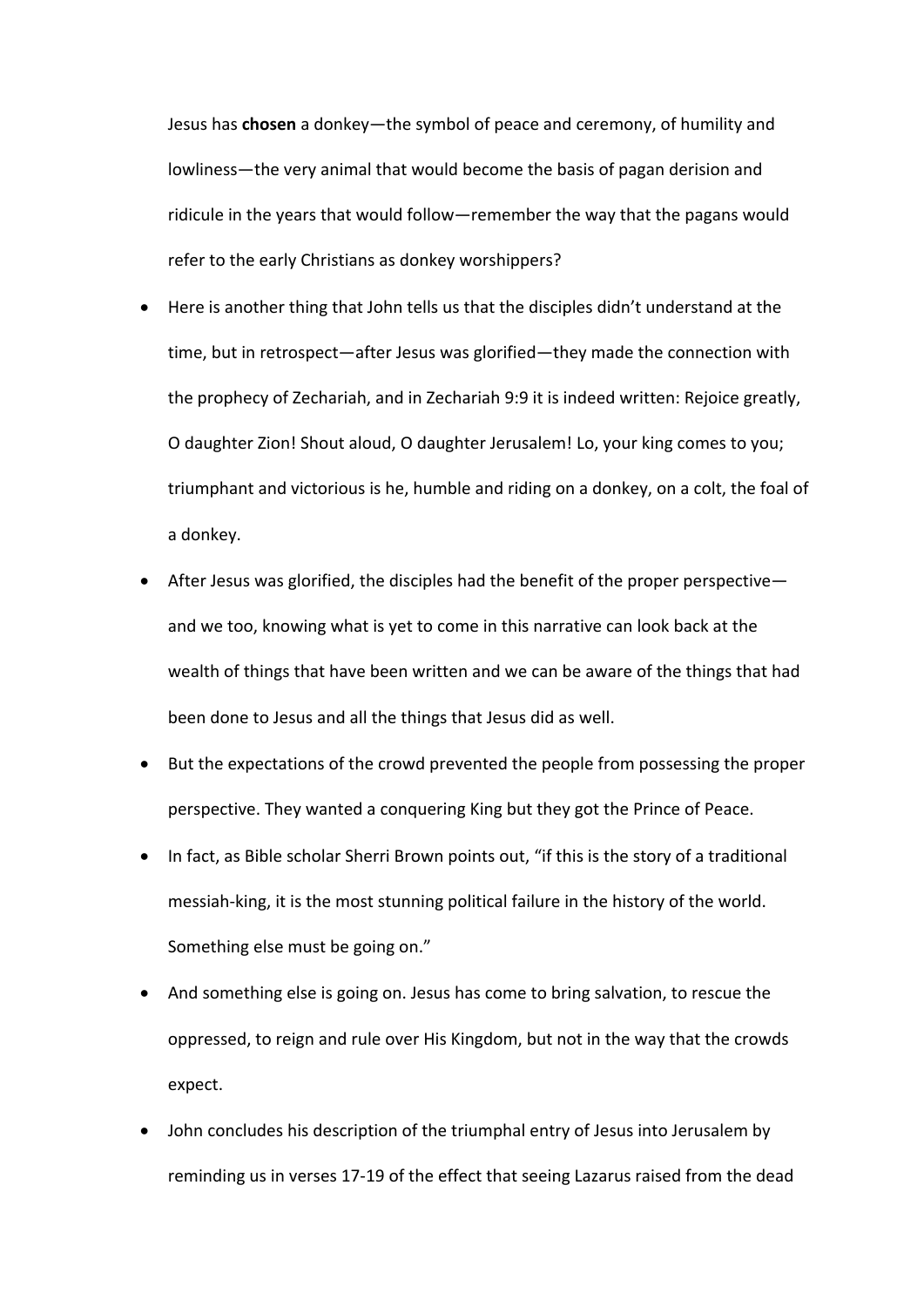had on this crowd. He tells us that people kept talking about it—they "continued to testify"—and John tells us that Lazarus was the reason the crowd went out to meet Jesus with palm branches and shouts of "Hosanna!"—and this is why the authorities wanted Lazarus dead—because a living Lazarus was a testimony to the power of Jesus

- And even though the Pharisees say to each other that they are powerless to stop folks following after Jesus in verse 19, the truth is that the folks who had seen Lazarus raised from the dead couldn't have fully understood what they were seeing because like the disciples in verse 16, it would not be until after Jesus was glorified that the full meaning of Lazarus' resurrection could be understood. While it was certainly an undeniable and convincing demonstration of the power of Jesus, and it bolstered the idea that they already had that Jesus was the Messiah, the Christ, the conquering King who was going to seize control and establish Israel as a political power—that was a misinterpretation of the fullness of what was happening.
- The truth was that something bigger than just a political overthrow was going on here—this was not just a local incident, not just some earthly historical event, there was something happening here that was bigger than that-- what was happening in and around the man Jesus of Nazareth was something that had cosmic implications—that's why John begins his gospel by telling us that Jesus, the Word, was in the beginning with God, and the Word was God, and the Word became flesh and dwelt among us—the Word took on humanity and moved in to the neighbourhood—
- But the Word made flesh, the Jesus who took on humanity and moved into the neighbourhood doesn't meet the expectations of the crowd who shouts "Hosanna"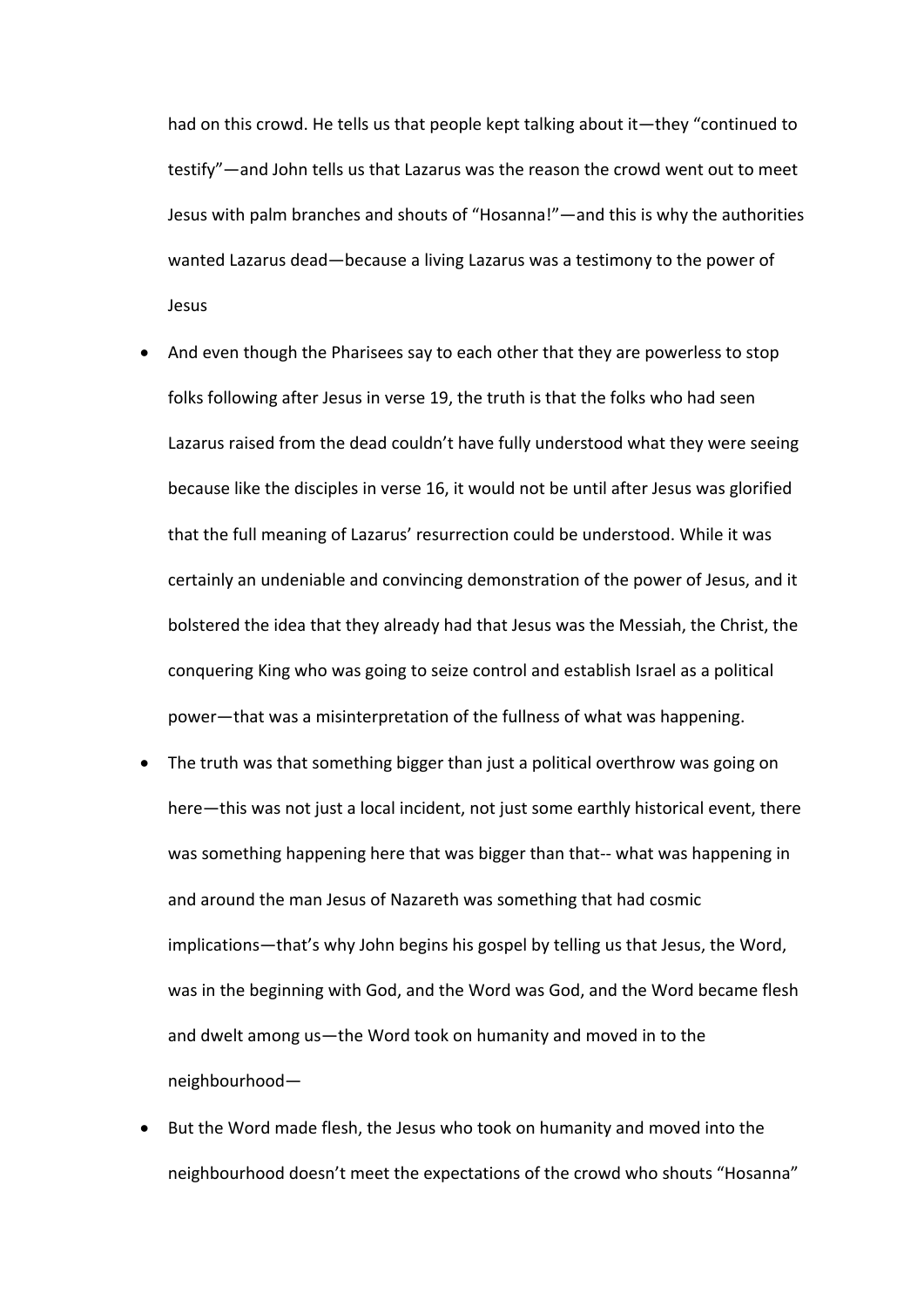and waves palm branches. It doesn't take long before they're dissatisfied with this Jesus, this Son of Man, because their idea of what the Messiah, the Christ, the Lord and Ruler, the King of Israel is supposed to be doesn't include suffering and death doesn't include the Passion—remember that today is also Passion Sunday—and the second way that Jesus is lifted up is this—Jesus was lifted up on the cross—

- But that presents a problem, because these crowds want to welcome a conquering King but Jesus talks about the Son of Man being "lifted up"on the cross—about suffering and servanthood and sacrifice—and that was a paradox --and so by the end of the week, as John describes in Chapter 19, shouts of "Hosanna, save us!" have replaced by shouts of "Away with him, away with him--Crucify him!" and the chief priests declare "we have no King but Caesar" –and shouting "we have no King but Caesar" is the opposite of shouting Hosanna—Save us, because shouting "save us" is acknowledging that the one to whom that is shouted is the saviour—the one who can save you, and it's acknowledging that you need saving—but "we have no King but the Emperor" is saying that Caesar is Lord and Saviour, that you don't need saving, that you don't need a saviour because you've already got one
- Now remember, though, that there are those in the crowd, even some of the religious elite, who believe in Jesus, but about whom John tells us in verse 42 that "because of the Pharisees they did not confess it, for fear that they would be put out of the synagogue; 43 for they loved human glory more than the glory that comes from God."
- **When the serpentine arm of the authorities exercised its persuasive power**, even those who believed chose something else, human glory, because they didn't think that God's glory was sufficient.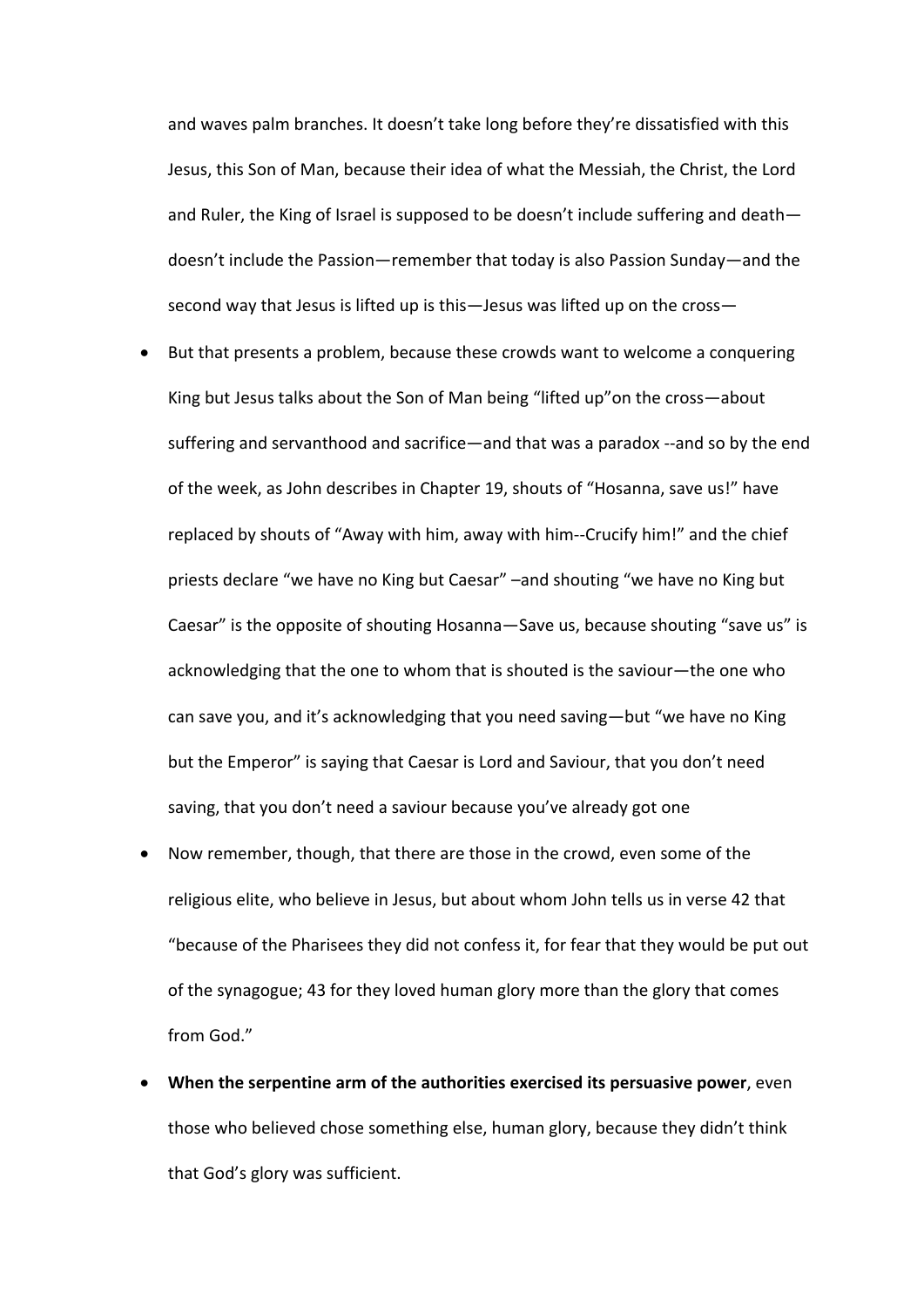- And that's really what's happening in the 12<sup>th</sup> chapter of John's gospel, isn't it?
- When the crowds at the Passover festival really get a good look at Jesus, when they hear him talk about the Passion—the suffering and sacrifice—about becoming servants—the crowd says "Wait a minute—we thought you were our Saviour, the Christ, the Messiah, our conquering King, our Liberator"—but you're nothing but a poor peasant, a profane prisoner, about to be put to death by the principalities and powers. "Crucify him!" –and one who hangs on a tree is cursed—that's the opposite of being the Messiah in their eyes—that's nothing—that's less than nothing
- The Messiah, the Son of Man, Jesus, the one who didn't consider equality with God a thing to be grasped --who is lifted up, glorified, who is emptied out on the cross and calls his disciples to follow his example—the one who is lifted up by the crowds and then lifted up on a cross, is the one who is also lifted up by God Almighty, exalted and given a name above every other name—and that's our third point—**Jesus is**

## **lifted up by God the Father**

- The Apostle Paul talks about this idea in the second chapter of his epistle to the church at Phillipi, and if you joined us for our sermon series on Philippians back in April and May of last year, then you may recall that some of these verses, namely verses 5 through 11 are often called the "kenosis hymn."
- You may also recall that "Kenosis" is a Greek word meaning "emptying"—and these verses are called the kenosis hymn because that's what they're about—God's emptying out into humanity—you see that referred to specifically in verse 7—Jesus was in the form of God but didn't consider equality with God a thing to be grasped, something to be exploited, but EMPTIED HIMSELF OUT, taking the form of a slave, being born in human likeness—the verb there is *ekenosen*, to empty, and it's related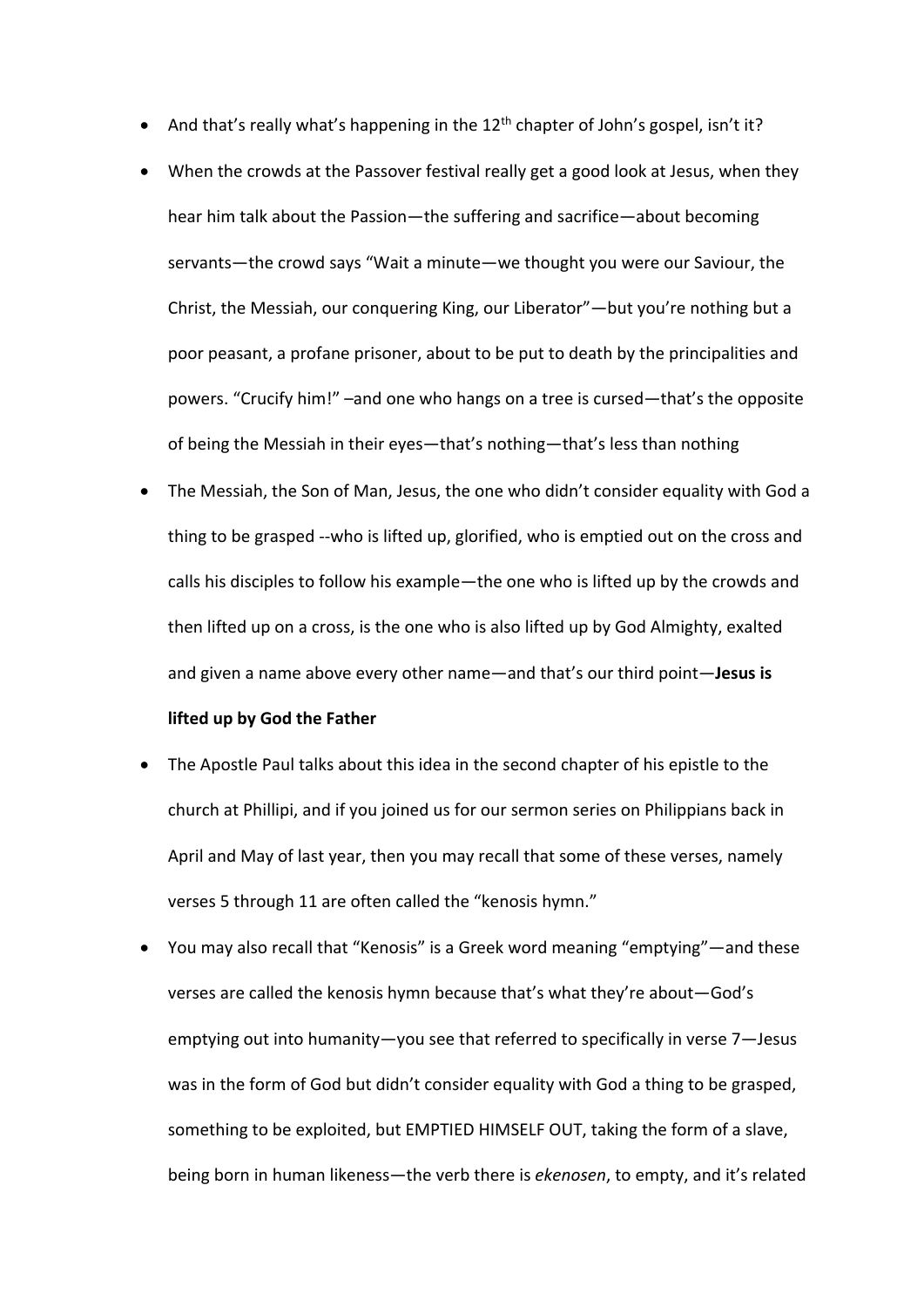to the adjective *kenos*, which describes that which IS empty—and so what Paul is describing there is the "kenotic" movement of the incarnation—from the glory of heaven, from the Godhead into humanity—and not just simply into human form- the Son does not leave the glory of heaven and enter humanity as a king or a priest in a palace or a temple—no, the Son enters humanity in the form of a slave, and is not just "emptied out," but emptied out in humility and obedience, even to death, even to death on a cross. That's what Jesus is talking about in chapter 12 of John's gospel when he talks about being "lifted up," and when he says that when he is lifted up he will draw all the world to him.

- But in verse 9 of the kenosis hymn we find a "therefore"—so let's find out what it's there for—therefore, God also highly exalted him and gave him a name above every name that at the name of Jesus every knee should bend, in heaven and on earth and under the earth, and every tongue should confess that Jesus Christ is Lord, to the glory of God the Father. God the Father lifts Jesus up.
- But Paul doesn't just refer to the kenosis hymn—which was probably a familiar hymn to the church at Philippi—simply to illustrate the way incarnation works—to describe the way that Christ Jesus left the glory of heaven and, as Charles Wesley so eloquently put it—emptied himself of all but love and bled for Adam's helpless race—and was therefore exalted by God above every name--no, Paul is not just describing the incarnation and the crucifixion and resurrection, no he's doing more than that—Paul is telling us to be like this—to have the same mind that Jesus has that same mind that does not regard equality with God as something to be exploited, that same mind as the one who emptied himself, humbled himself, and became obedient even unto death on a cross